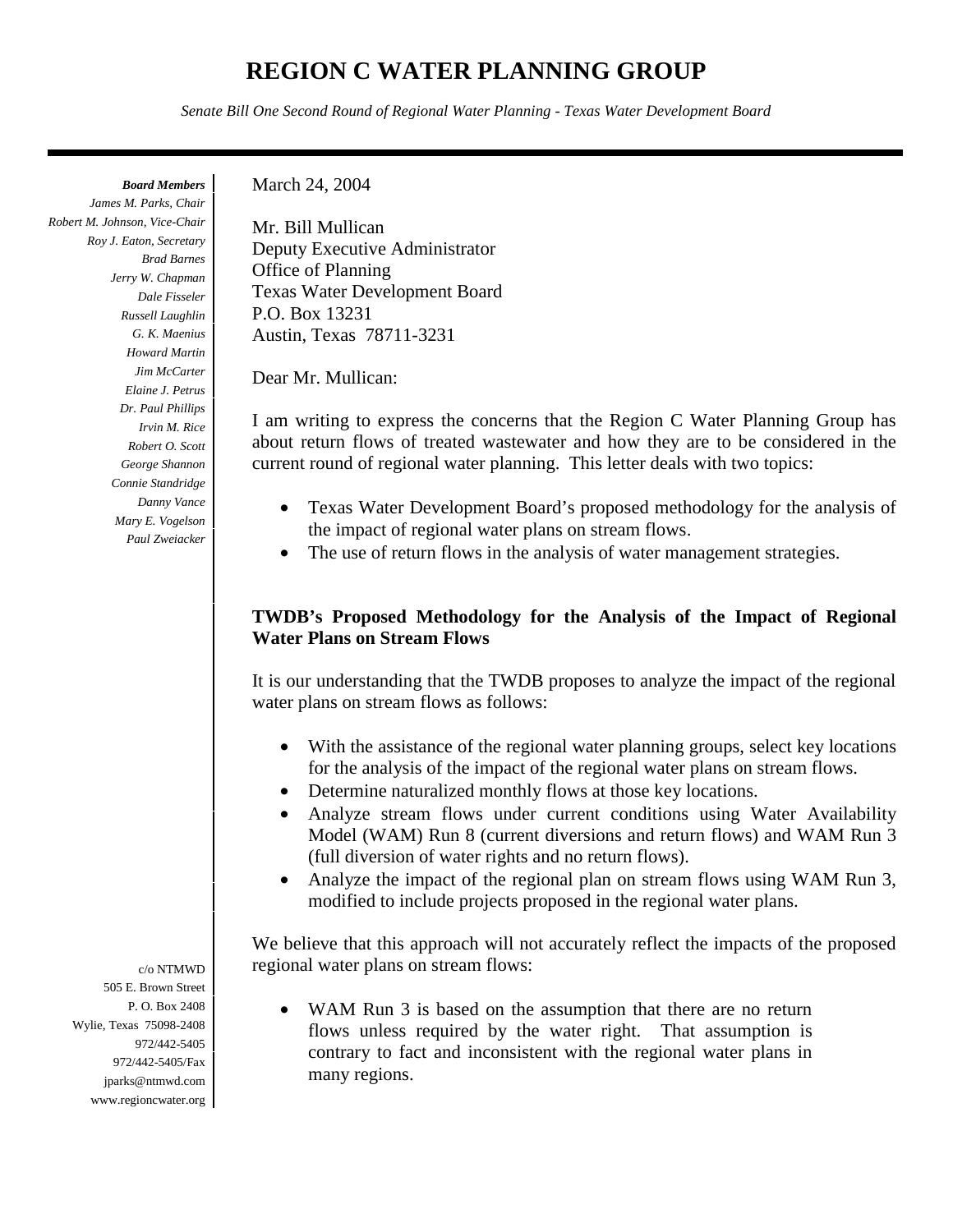Mr. Bill Mullican March 24, 2004 Page 2 of 4

- The diversions assumed in WAM Run 3 are inconsistent with the regional water plan for many water rights
- The results of the proposed analysis will be invalid because they do not show the impact of the regional water plans.

#### The Assumption of No Return Flows Is Contrary to Fact and to the Regional Water Plans

It is a fact that there are currently substantial return flows of treated wastewater effluent in Region C. There are significant return flows upstream from Region C reservoirs that supplement the yield that those projects get from natural inflows. There are significant return flows in the Trinity River downstream from the Dallas-Fort Worth Metroplex that supplement natural flows, provide enhanced habitat for fish and wildlife, and provide water for downstream water rights, some of which, like Lake Livingston, are located in the Region H water planning area.

It is also true that there are currently no proposals to reuse all of the wastewater effluent originating in Region C. The 2001 *Region C Water Plan* proposed direct and indirect reuse of 430,000 acre-feet per year. The projected year 2050 combined municipal and manufacturing demand in the 2001 *Region C Water Plan* was 2,333,000 acre-feet per year. Assuming a 60 percent return flow rate (typical for Region C in drought conditions), this would lead to return flows of 1,400,000 acre-feet per year in a drought (more in a normal year). With reuse of 430,000 feet per year in the plan, there would be 970,000 acre-feet of return flows not being reused left to flow downstream. The proposed assumption that there are no return flows is inconsistent with the 2001 *Region C Water Plan* and will probably be inconsistent with the 2006 regional water plan currently under development.

#### The Diversions Assumed in WAM Run 3 Are Inconsistent with the Regional Water Plan

WAM Run 3 is based on the assumption that all water rights divert their full permitted amount in each year if water is available. This is an appropriate assumption for permitting, which is the primary purpose of the WAM. However, it is not appropriate for water supply planning and is in fact inconsistent with the 2001 *Region C Water Plan*. There are several reservoirs in Region C with water rights greatly in excess of their firm yields. Since regional water planning uses the firm yield, the yields should be used to determine the impacts of the regional plans on stream flows.

#### The Invalid Assumptions Will Invalidate the Stream Flow Study

As discussed above, the 2001 *Region C Water Plan* has reuse of 430,000 acre-feet per year and about 970,000 acre-feet of return flows left in the streams without being reused. The methodology that the Texas Water Development Board has developed for their stream flow studies would assume that the 970,000 acre-feet per year of non-reused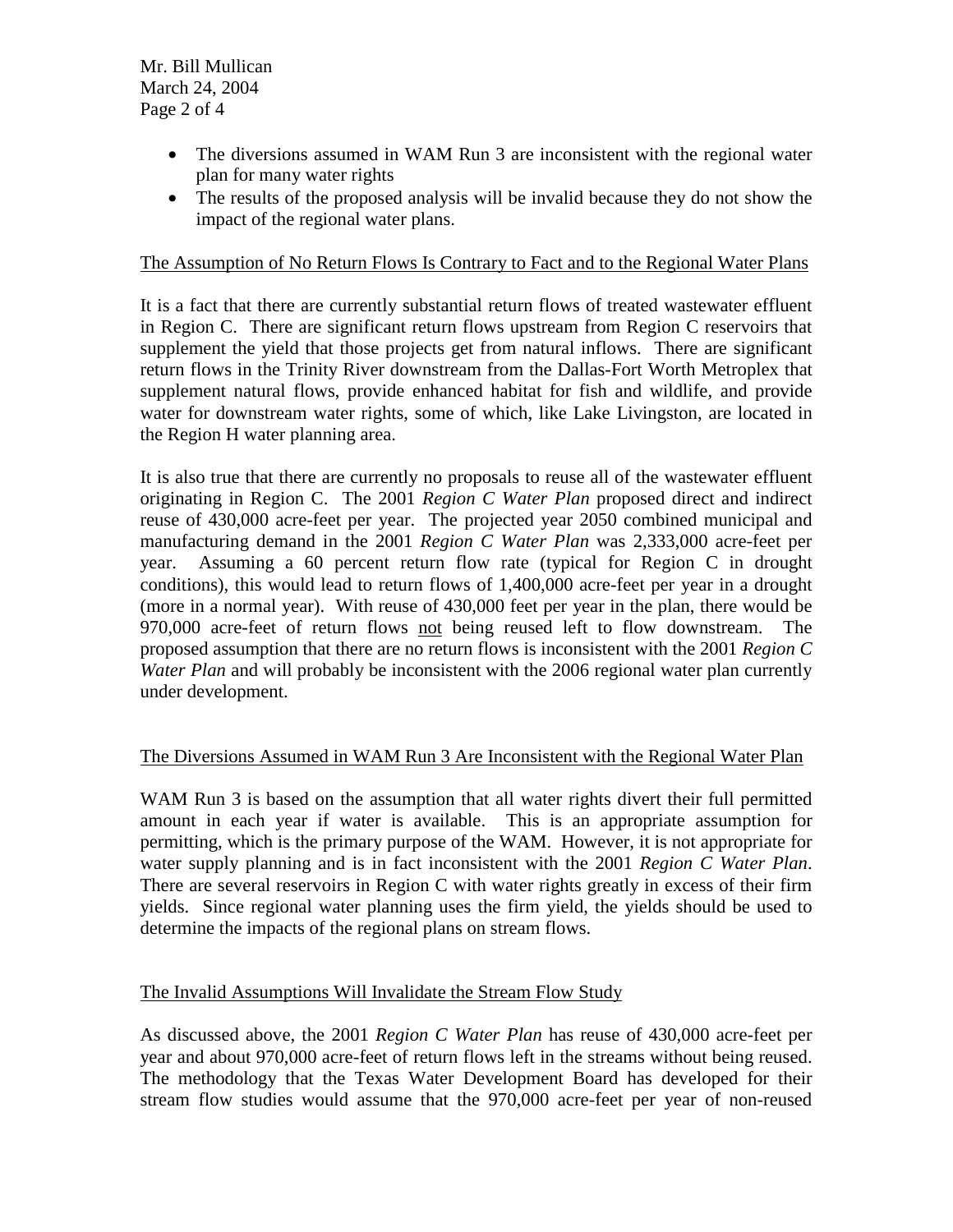Mr. Bill Mullican March 24, 2004 Page 3 of 4

return flows does not exist. The stream flow studies will also assume full diversions of all existing water rights, which is inconsistent with the 2001 *Region C Water Plan* and will probably be inconsistent with the plan currently being developed.

Thus, the proposed stream flow study would not analyze the impact of the regional water plan and would in fact be totally inconsistent with the regional water plan. The study results will be invalid and will increase confusion over stream flows and the impact of the regional water plans on stream flows. We suggest that TWDB adopt a revised methodology that includes return flows and diversions that are consistent with the regional water plans. If it is not possible to model return flows and diversions that are consistent with the regional plans, we suggest that the proposed study be abandoned.

## **The Use of Return Flows in the Analysis of Water Management Strategies**

The TWDB guidelines for regional water planning contained in Attachment B to the regional water planning contracts indicate that WAM Run 3 is to be the basis for the analysis of proposed water management strategies in regional planning. The guidelines clearly indicate that return flows can be added to WAM Run 3 for the analysis of currently permitted reuse projects. Based on conversations between Dr. Ernest Rebuck of your staff and Tom Gooch of Freese and Nichols, Inc., we understand that the TWDB intends to allow the inclusion of return flows in WAM Run 3 for the analysis of proposed water management strategies that depend on reuse.

The direct and indirect reuse of treated wastewater effluent is of vital importance to future water supply for Region C and for the State. In the 2001 *Region C Water Plan*, the reuse of treated wastewater effluent provided water for the region in several ways:

- Return flows increased the yield of existing projects for which permitted diversions exceed the yield from natural inflows.
- Direct reuse projects were proposed for landscape irrigation and power plant cooling.
- Indirect reuse projects (in which water is returned to a stream or reservoir before reuse) were proposed for municipal use and other purposes.

The 2001 *Region C Water Plan* includes a total supply from reuse of 430,000 acre-feet per year in 2050. This is a substantial portion of the water supply for the region. Most of the proposed reuse is indirect reuse, in which treated wastewater effluent is returned to streams and lakes and then rediverted for municipal or other use. The 2006 Region C Water Plan will probably include even more reuse than did the 2001 plan. The water needs in Region C are projected to be higher than in the last round of planning, and other sources of supply are increasingly difficult to develop.

It is essential that the Texas Water Development Board allow regional water planning groups the flexibility to plan for needed reuse projects, including direct and indirect reuse